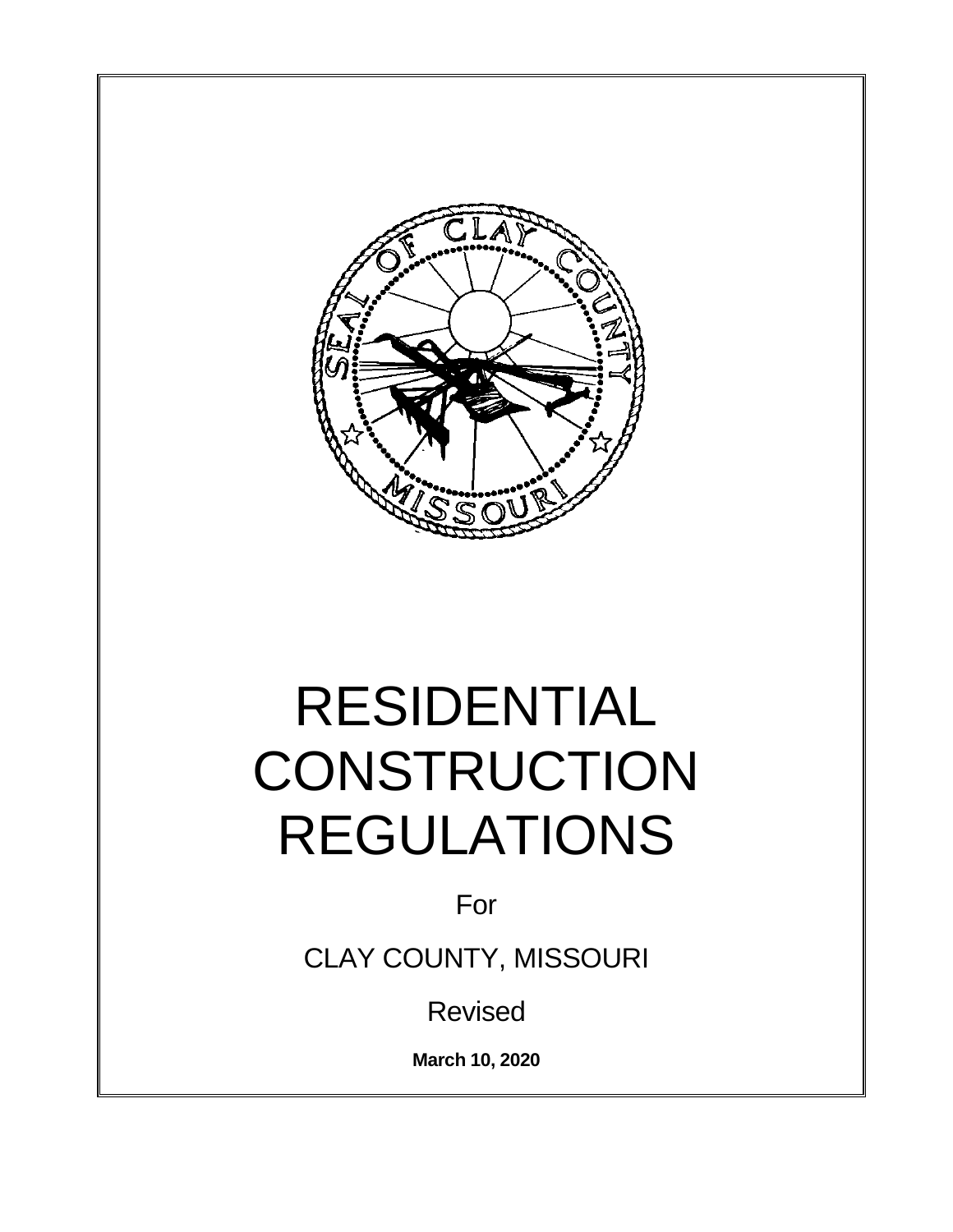#### **Table of Contents**

| Permits for Accessory Building, Residential Deck, Swimming Pool and Fence Construction:7 |
|------------------------------------------------------------------------------------------|
|                                                                                          |
|                                                                                          |
|                                                                                          |
|                                                                                          |
|                                                                                          |
|                                                                                          |
|                                                                                          |
|                                                                                          |
|                                                                                          |
|                                                                                          |
|                                                                                          |
|                                                                                          |
|                                                                                          |
|                                                                                          |
|                                                                                          |
|                                                                                          |
|                                                                                          |
|                                                                                          |
|                                                                                          |
|                                                                                          |
|                                                                                          |
|                                                                                          |
|                                                                                          |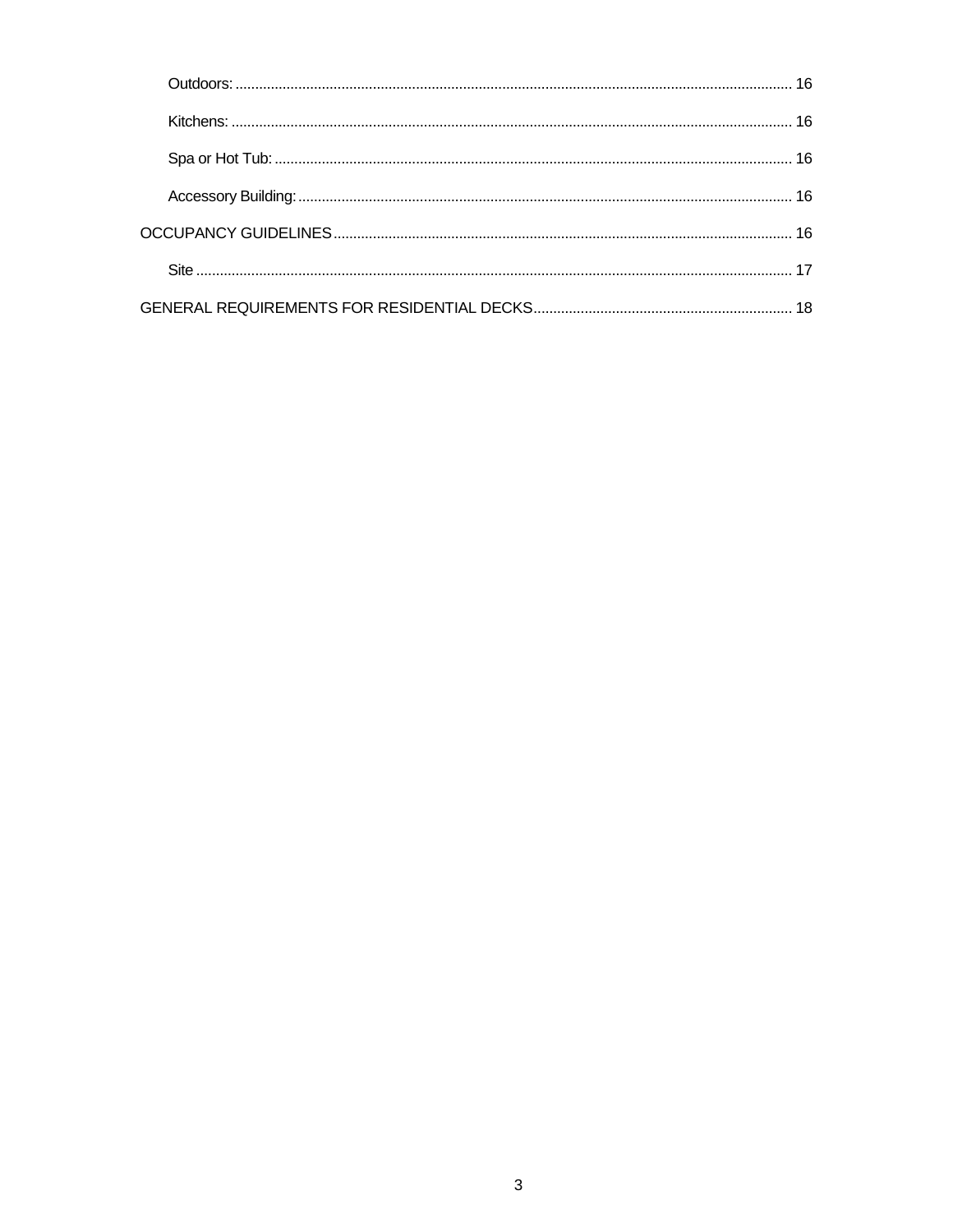# CLAY COUNTY, MISSOURI PLANNING AND ZONING DEPARTMENT

### INTRODUCTION

The following regulations are provided to assist property owners and contractors with the orderly construction of residential structures and accessory buildings, in keeping with the provisions of the Clay County Building Codes, and Land Development Code. Please read these regulations carefully and understand that it is **summarized** in the interest of simplicity. Not all regulations are listed, please refer to the following publications for any questions.

On September 10, 2012 the County Commission of Clay County adopted: the 2012 International Building Code and the 2012 International Residential Code, the 2012 International Plumbing Code; the 2012 International Fire Code; the 2011 National Electric Code and the 2012 International Mechanical Code.

**\*Please refer to 2012-ORD-24 Building and Construction Ordinance for all changes in Residential Construction Codes.**

### REQUIREMENTS, PERMITS AND FEES

Clay County requires permits and inspections for almost all types of construction. Please call **407-3380** to find out if your project requires a permit. Plan Submittal checklists are available at our office or on our website. Due to limited department staff and the frequency of scheduled inspections, *appointments must be made with the Building Inspector to obtain permits***. Submit plans and paperwork prior to permitting at** [https://www.claycountymo.gov/departments/commission](https://www.claycountymo.gov/departments/commission-departments/planning-zoning/planning-zoning-online-applications-permits)[departments/planning-zoning/planning-zoning-online-applications-permits](https://www.claycountymo.gov/departments/commission-departments/planning-zoning/planning-zoning-online-applications-permits). Drop-ins for permit pick up, in most cases, are not possible.

*Please be aware that County Regulations prohibit anyone from living in an RV, mobile home, accessory building, or temporary structure. Application for Temporary use of an RV during construction is available with certain guidelines.*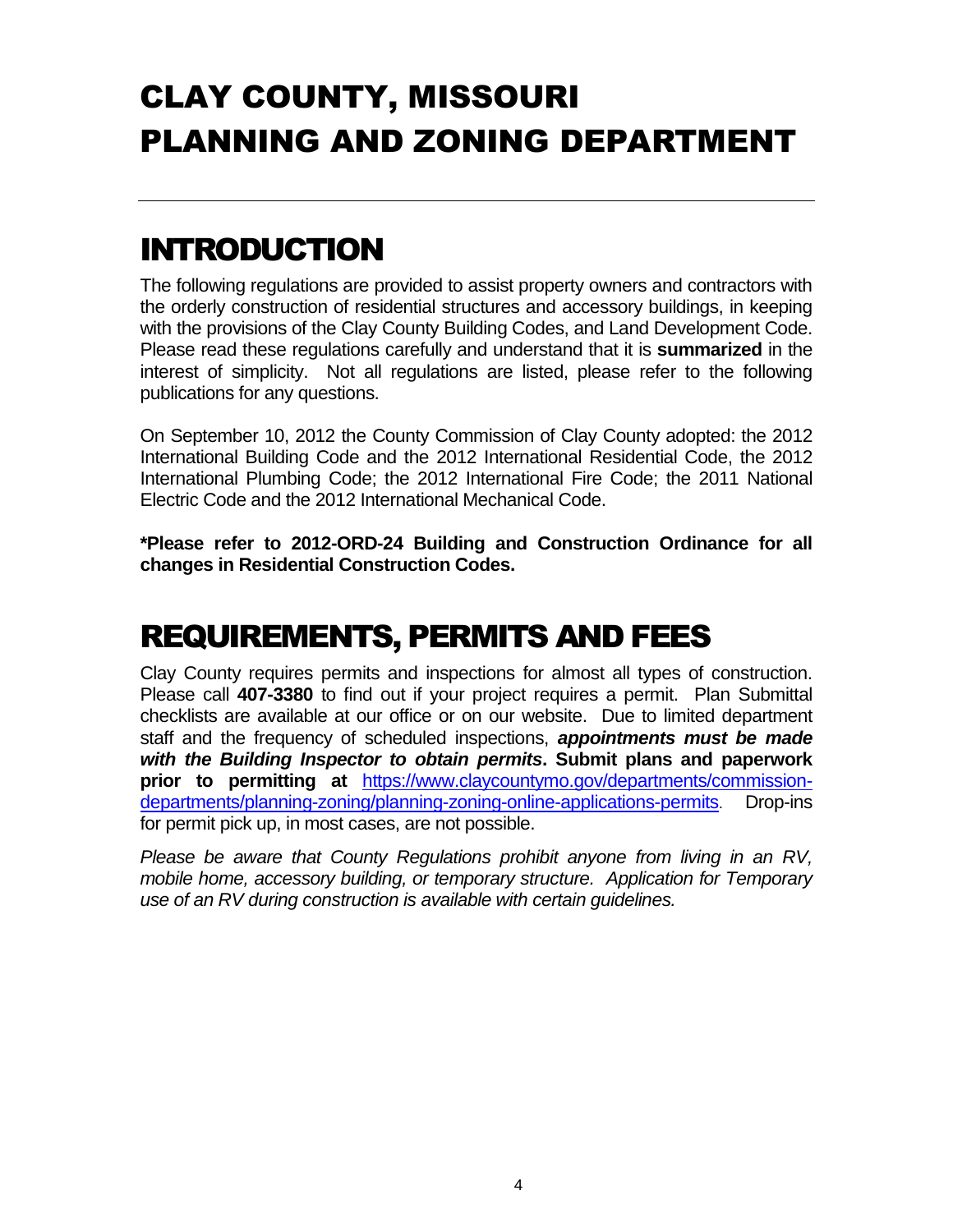#### New Residential Construction:

*To obtain a building permit for new residential construction, please submit the following items on-line at* [https://www.claycountymo.gov/departments/commission](https://www.claycountymo.gov/departments/commission-departments/planning-zoning/planning-zoning-online-applications-permits)[departments/planning-zoning/planning-zoning-online-applications-permits](https://www.claycountymo.gov/departments/commission-departments/planning-zoning/planning-zoning-online-applications-permits) *:* 

#### *Call (407-3380) if you have any questions*

- 1. Drawings of what you are going to construct. After plan review, a set with any written comments made by the Building Inspector will be returned to the applicant, and the drawings with be digitally retained for at Planning and Zoning office. The drawings should include floor plans, a foundation plan, building elevations and a building cross section. Trusses, structural elements and suspended slab drawings must be stamped by an engineer licensed in the State of Missouri.
- 2. A plot plan of the property **prepared by a registered land surveyor** showing the legal description, the property dimensions, all easements, existing and proposed buildings with their dimensions and distances between **all** structures and **all** property lines. If the parcel contains floodplain please contact the Floodplain Administrator at 407-3380.
- 3. A receipt for the water meter from the pertinent public water supply district that serves your area, stating that arrangements have been made for the provision of water service. If you do not know what water district serves your area, contact the Planning and Zoning Department at **407-3380**.
- 4. A driveway permit from either the Clay County Highway Department (**407-3300**) or if on a state highway, the State of Missouri (Stephen Holloway, **stephen.holloway@modot.mo.gov or 927-9581**) is required.
- 5. A septic system permit from the Environmental Division of the Clay County Health Department (**595-4350**) or approval from private sewer company if applicable.
- 6. **All new single family construction in the Smithville or Kearney Area Fire Protection district must have their construction plans reviewed and approved by that district. Prior to a Certificate of Occupancy being issued, a letter of compliance is required from that fire district.**

#### **The building permit fee is determined as follows:**

First, calculate the home valuation by taking the number of square feet of finished living space and multiply that figure by \$100.00. The fee is \$12.00 for the first \$1,000.00 of home valuation as calculated above, plus \$9.00 for each additional \$1,000.00 of valuation, plus a fee for the required inspections at \$50.00 each. (Additional inspections and inspection fees are required in some special circumstances. See the Building Official for details). Additional fees for Park Impact Fees at \$150.00 and Road Impact Fees at \$350.00 are also included in the building permit fee.

*FOR EXAMPLE: 2000 square feet times \$100.00 equals a \$200,000.00 valuation. \$12.00 for the first \$1,000.00 of valuation plus \$9.00 for the remaining \$199,000.00 of valuation equals (199 x \$9 + \$12) = \$1,803.00, plus \$250.00 for the five inspection, plus \$150.00 Park Impact Fees and \$350.00 Road Impact Fees equals \$2,553.00 building permit fee.*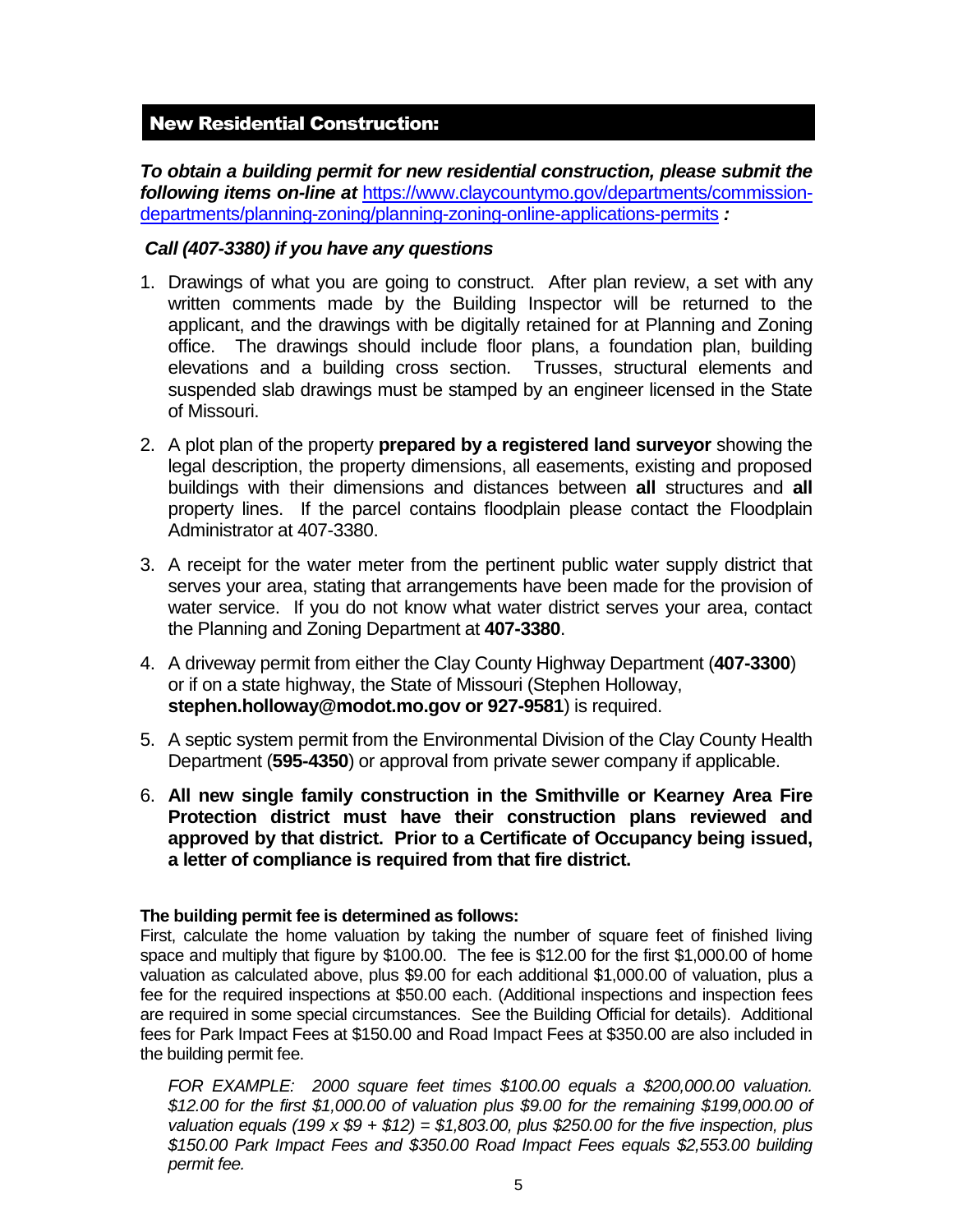#### Permits for Remodels and Additions to Residential Dwellings:

- *1. To obtain a building permit for additions to residential construction, please submit the following items on-line at*  [https://www.claycountymo.gov/departments/commission-departments/planning-zoning/planning](https://www.claycountymo.gov/departments/commission-departments/planning-zoning/planning-zoning-online-applications-permits)[zoning-online-applications-permits:](https://www.claycountymo.gov/departments/commission-departments/planning-zoning/planning-zoning-online-applications-permits)
- 2. Drawings of the proposed construction (may be hand drawn). Trusses, structural load baring elements and suspended slab drawings must be stamped by an engineer or architect licensed in the State of Missouri.
- 3. If the exterior of a structure is being added to or expanded, a plot plan is required showing the exact location of the structure on the property including the area and dimensions of the expansion. A preexisting plot plan with the addition handdrawn onto the structure is sufficient unless determined by the Building Inspector that a surveyed Plot Plan is required. **This must be approved by the Environmental Division of the Clay County Public Health Center (595-4350) or Private Sewer Company.**
- 4. If parcel contains floodplain , contact the Floodplain Administrator, an elevation certificate will be required if the structure is being added to or expanded and the value of the addition is greater than 50% of the current home value.
- 5. A site approval from Clay County Public Health Center for septic improvements, if adding bedrooms or expanding the footprint of the house.
- 6. Permit fees are \$200.00 for minor improvements under \$1,000.00. For improvements \$1,000.00 and over that do not expand the square footage of the home (For example, finishing an existing attic or basement), and additions that create additional rooms or otherwise expand the roof and/or foundation area of the home are permitted as follows: First, calculate the improvement valuation by taking the number of square feet of finished living space and multiply that figure by \$50.00. The fee is \$6.00 for the first \$1,000.00 of the improvement as calculated above, plus \$4.50 for each additional \$1,000.00 of valuation, plus a fee for the required inspections at \$50.00 each. (Additional inspections and inspection fees are required in some special circumstances. See the Building Official for details).

*FOR EXAMPLE: 2000 square feet times \$50.00 equals a \$100,000.00 valuation. \$6.00 for the first \$1,000.00 of valuation plus \$4.50 for the remaining \$99,000.00 of valuation equals (99 x \$4.50 + \$6) = \$451.00, plus \$200.00 for the four inspections equals \$651.00 building permit fee.*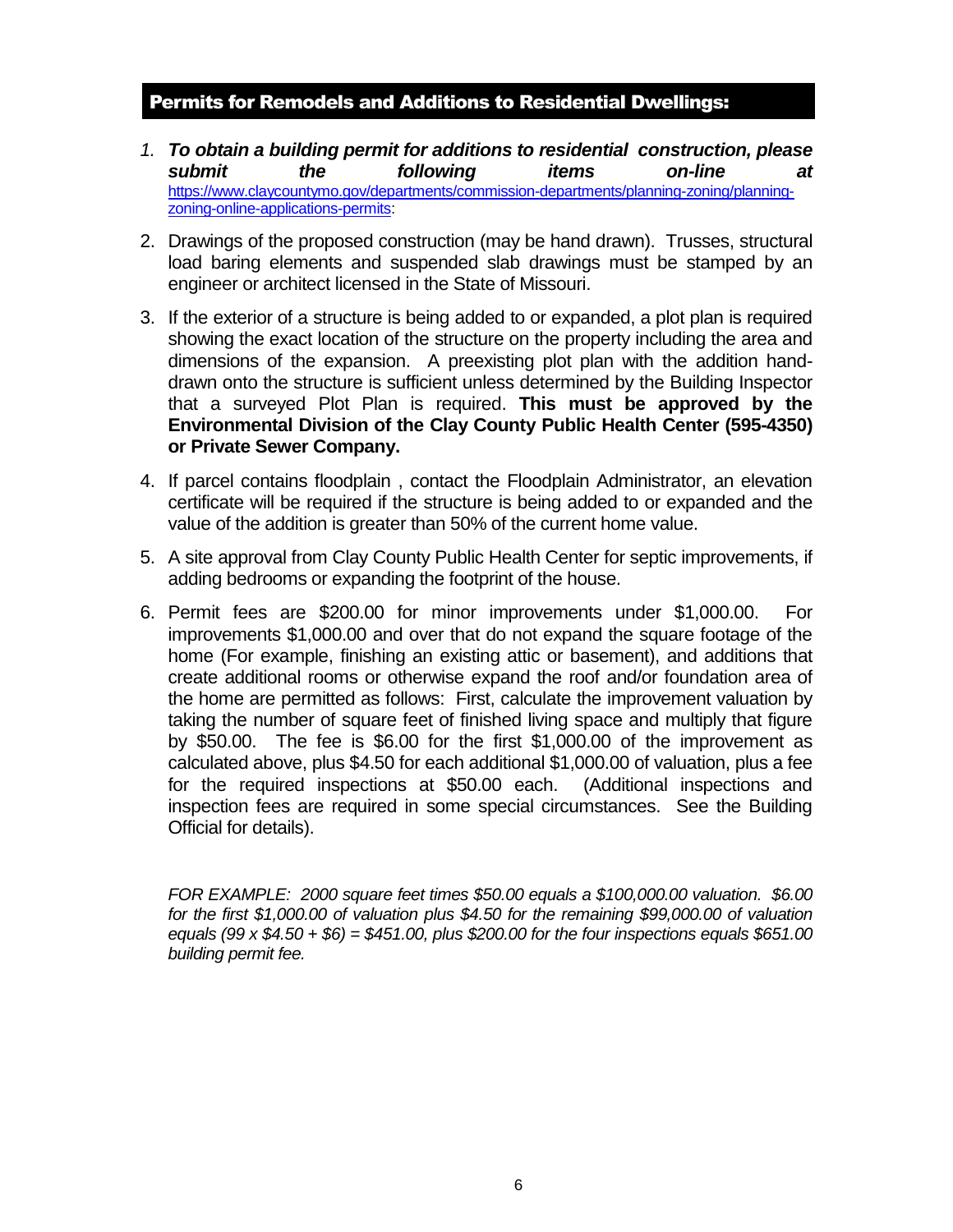Permits for Accessory Building, Residential Deck, Swimming Pool and Fence Construction:

*NOTE: An accessory building shall not be constructed prior to the principal structure (see Land Development Code, Sec. 6.3-5-A)*

*To obtain a building permit please submit the following items on-line at*  [https://www.claycountymo.gov/departments/commission-departments/planning-zoning/planning](https://www.claycountymo.gov/departments/commission-departments/planning-zoning/planning-zoning-online-applications-permits)[zoning-online-applications-permits:](https://www.claycountymo.gov/departments/commission-departments/planning-zoning/planning-zoning-online-applications-permits)

- 1. Drawings of the proposed construction (may be hand drawn or a photograph). The plans must show construction design and materials in sufficient detail to determine the structure meets the building code requirements of 90 mph. wind load and 20 lb. per sq. ft. snow load include foundation/pier details. For swimming pools you will need the motor, filter, and heater specifications.
- 2. A plot plan of the property to be built upon (may be hand drawn), showing the location of the new structure and any existing structures. The Clay County Public Health Center **(595-4350) or Private Sewer Company** must approve the location of the new building on the property to assure it is not being constructed over an existing sewer line or septic field. Permit applications for fences require the plot plan but do not require Clay County Public Health Center review.
- 3. A driveway permit if structure is not accessible by existing driveway. (Clay County Highway Department 407-3300) or (State of Missouri 927-9581, if on a state highway).
- 4. The established permit fees for accessory buildings, decks, swimming pools, and fences are as follows:

A. Accessory Buildings (Non-Farm)

- 1. Type I \$250.00 (Includes footer/pad & final inspection)
- 2. Type II  $\qquad$  \$300.00 (Includes footer/pad, ground rough & final inspection)
- 3. Pre-Fab \$90.00 (includes anchor system) Accessory Buildings
- B. Swimming Pools \$175.00 (Includes bonding inspection and final) (In ground & Above ground)
- C. Subdivision Ponds \$150.00 (Includes one inspection)
- D. Fences (over 6 feet high) \$125.00 (Includes one inspection)

C. Decks (over 120 sq. ft. or 30" above grade) \$100.00 (Includes two inspections)

**Please be advised that many subdivisions in Clay County have covenants and restrictions that regulate construction specifications and types. These documents are filed with the County Recorder's office. We recommend that you review any that may pertain to your property before applying for a building permit.**

**Any excavation in a County road right-of-way requires a permit from the Clay County Highway Department. Bonding is also required. For details, please contact the Clay County Highway Department at 407-3300.**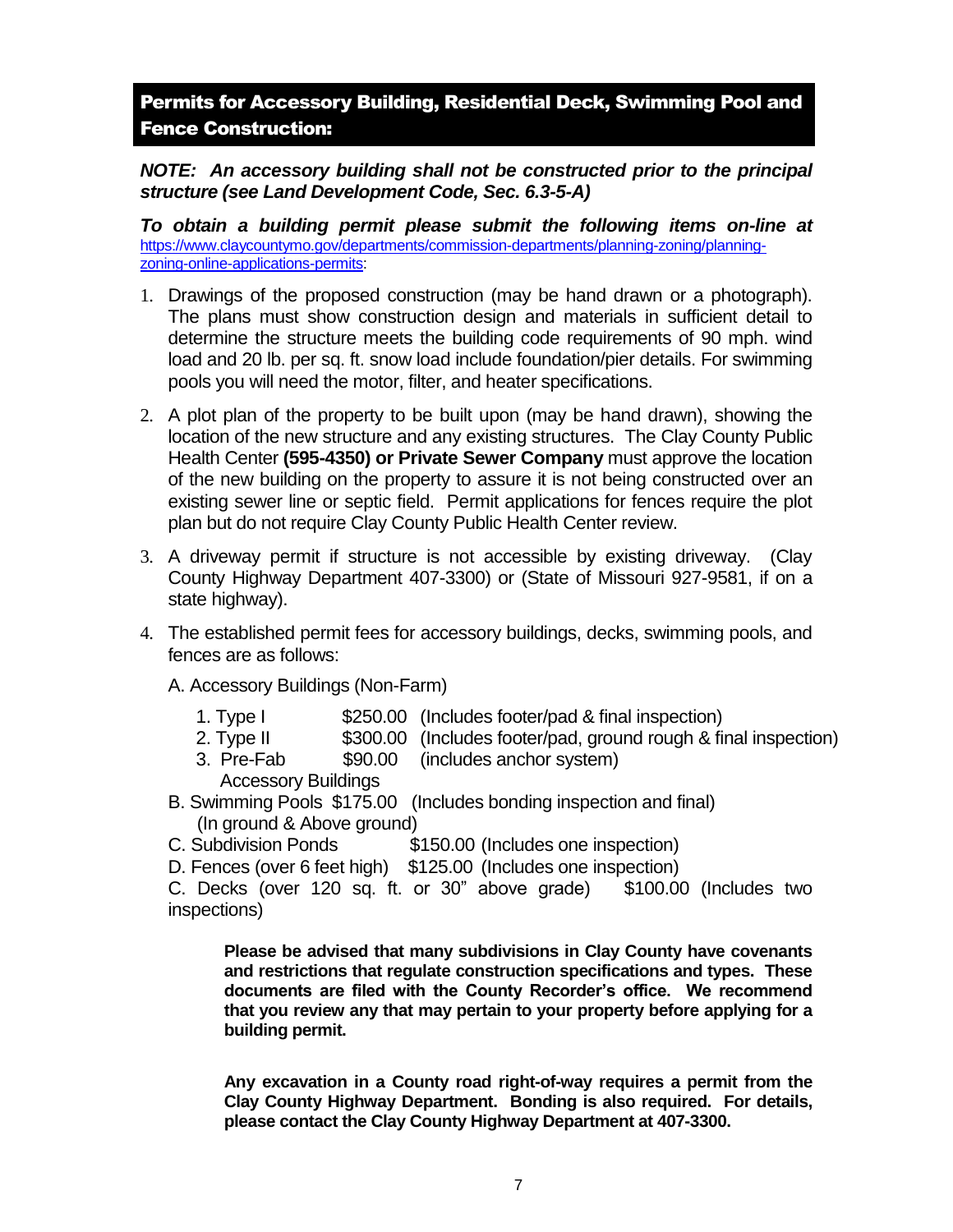#### Inspections:

#### *The following inspections are performed prior to and during residential home construction. It is the permit holder's responsibility to ensure all inspections are scheduled properly.*

Driveway Inspection: An inspection is needed for driveway approaches to determine driveway location and construction requirements. This inspection will be conducted by the driveway permit authorizer Clay County Highway Department or MODOT and will be completed prior to issuance of the driveway permit.

Footing Inspection: A footing inspection is required after all steel is in place and before the concrete is poured. (Performed by the County Building Inspector)

Pier Inspection: A pier inspection is required prior to post or cement is added to the pier hole.

Ground Rough Plumbing: Including **Radon** (Performed by the County Building Inspector)

Septic System Inspection: A septic system inspection is required by the Clay County Public Health Center from 2 feet outside the foundation through the on-site system. (Performed by the Clay County Public Health Center).

Sewer System Inspection: A "ground rough" inspection will be required.

Water Inspection: As per respective public water supply district (PWSD) requirements. (Performed by the PWSD or their designate)

Suspended Slab: An inspection of the suspended slab prior to cement being poured, is required.

Top Rough Inspection (Performed by the County Building Inspector):

- a) Plumbing Inspection: All rough plumbing must be inspected when drain, waste, vent and water piping is roughed in and prior to insulating or drywall stocking.
- b) Framing Inspection: Building framing must be inspected after all framing and furring is completed, prior to insulating or drywall stocking. This inspection includes fireplaces and egress.
- c) Electrical Rough Inspection: The electrical wiring must be inspected after all wiring, boxes and recessed fixtures are installed. Boxes should be made up and home runs should extend to service location. The inspection must be approved prior to insulation or drywall stocking.
- d) Mechanical Rough Inspection: Mechanical vents, ducts and return air spaces require inspection prior to insulating or drywall stocking.
- e) Gas Inspection: All gas piping on the building side of the gas meter needs to be inspected after all piping is installed and before the gas company will install a gas meter. A 10 psi air test shall be witnessed by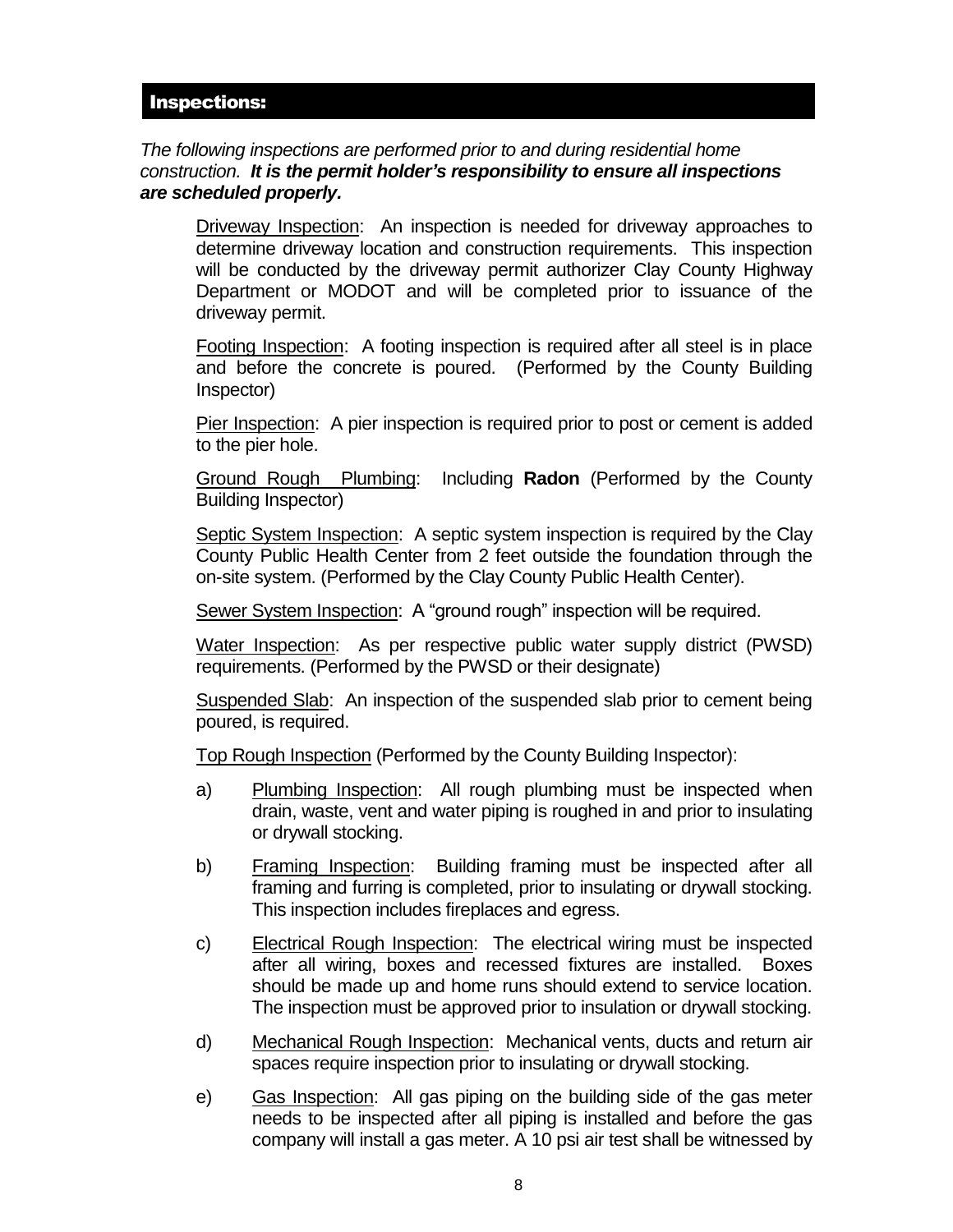**NOTE:** *Top rough Plumbing, Framing, Electrical, Mechanical, and Gas inspections need to be called in by the builder to be inspected in one visit when all rough-ins are ready. Schedule inspections a minimum of 24 hours in advance.*

Electrical Service Inspection: Electrical service inspection as per power company requirements. (Performed by the Electrical Utility).

Occupancy (Final) Inspection: An occupancy (final) inspection is required prior to any occupancy of a building, addition or pool. All electrical connections, face plates, panels and fixtures, mechanical equipment, final grade, driveways, guardrails, including fence for pools, floor coverings and smoke detectors must be completed. (Performed by the County Building Inspector). *NOTE: The County Building Inspector reserves the right to levy a fine at his discretion for violations of the occupancy permit.*

**NOTE: In accordance with Clay County Ordinance 2007-ORD-23, a fee of \$60.00 will be charged for each re-inspection. There are five (5) normal inspections included in the building permit fee, and one (1) reinspection will usually be made free of charge. After one, however, the \$60.00 per re-inspection fee will be charged.**

### FOOTINGS AND FOUNDATIONS

A footing inspection is required after the steel is in place, and before the concrete is poured.

The following regulations are provided to assist in meeting the requirements of the 2012 International Residential Code for typical residential footings. The items in parentheses ( ) are specifications in the 2012 IRC code book. Where questions arise, please contact the Building Inspector.

- 1. When completed, the bottom of all footings must be thirty-six (36) inches below the ground surface adjoining it. (Table R301.20 (1))
- 2. The minimum width of any footing is twelve (12) inches. (Table 1 R403.1)
- 3. Footings supporting a two story structure must be at least fifteen (15) inches wide. (Table R403.1)
- 4. Footings supporting a three story structure must be at least twenty three (23) inches wide. (Table R403.1)
- 5. Concrete:
	- a) No less than 2,500 lbs. concrete may be used for footings, basement slabs or interior slabs on grade, except garage floor slabs on grade. Except for garage floor slabs, 5% air entertainment is required if the concrete is exposed to freezing and thawing. (Table No. 402.2)
	- b) No less than 3,000 lb. air entrained concrete may be used for foundation walls. (Table No. 402.2)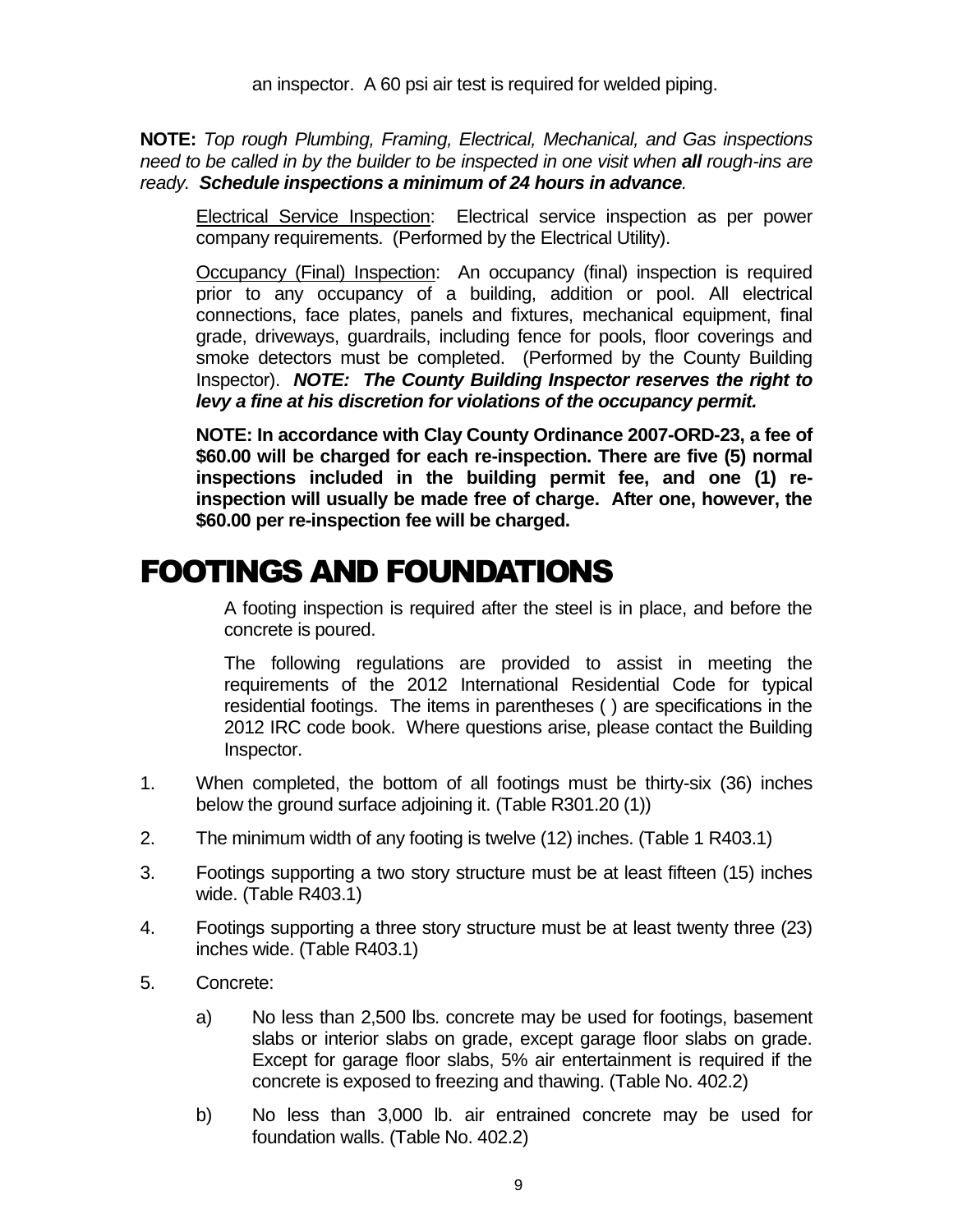- c) No less than 3,000 lb. air entrained concrete may be used for concrete slabs exposed to the weather and 4000 lb. for garage floor slabs. (Table No. 402.2)
- 6. Pads under masonry fireplaces must be twelve (12) inches thick and extend six (6) inches on each side of the fireplace wall. (Section No. 1001.1.1)
- 7. Anchor bolts are required at six foot spacing intervals and within twelve (12) inches of the any break in the plate. (Section R 403.1.6)
- 8. Drains shall be provided around foundations enclosing habitable or usable spaces located below grade and which are subject to groundwater conditions. Drains shall be installed at or below the area to be protected and shall discharge by gravity or mechanical means into an approved drainage system. (Section R405)
- 9. Exterior foundation walls of masonry construction enclosing basements shall be damp proofed. (Section R406)
- 10. Vapor Retarder will be installed before basement floor is poured (prior to placing reinforcing). (Section R405.2.2)

### FRAMING REGULATIONS

A framing inspection will be done in conjunction with the plumbing, electrical, mechanical and gas inspections.

The following regulations are provided to assist in meeting the requirements of the 2012 International Residential Code for Typical residential buildings. The items in parentheses ( ) are specifications in the 2012 IRC code book. Where questions arise, please contact the Building Inspector.

- 1. Treated wood is needed for plates, columns or posts on concrete foundations or floors and for joist crawl spaces with less than eighteen (18) inches of clearance to ground level. (Section R317.1)
- 2. Washers and nuts shall be placed on all anchor bolts. (Section R403.1.6)
- 3. Joists under and parallel to bearing walls shall be doubled. (Section R502.4)
- 4. Six (6) inches of separation is required between finished grade and any untreated wood, framing or siding. (Section R404.1.6)
- 5. Wall Support:
	- a) 2x4 utility grade studs 16 inches on center shall support no more than a ceiling and a roof. (Table R602.3.1)
	- b) 2x6 utility grade studs (16) inches on center shall be used for support of buildings over two stories. (Table 602.3(5))
- 6. All interior headers in bearing walls see (Table R502.5 (2)), headers in exterior bearing walls see (Table R502.5.1).
- 7. Purlins may be used to extend the span of rafters. Supporting struts shall extend to bearing walls. (Tables 802.5.1(1) thru R802.5.1 (8))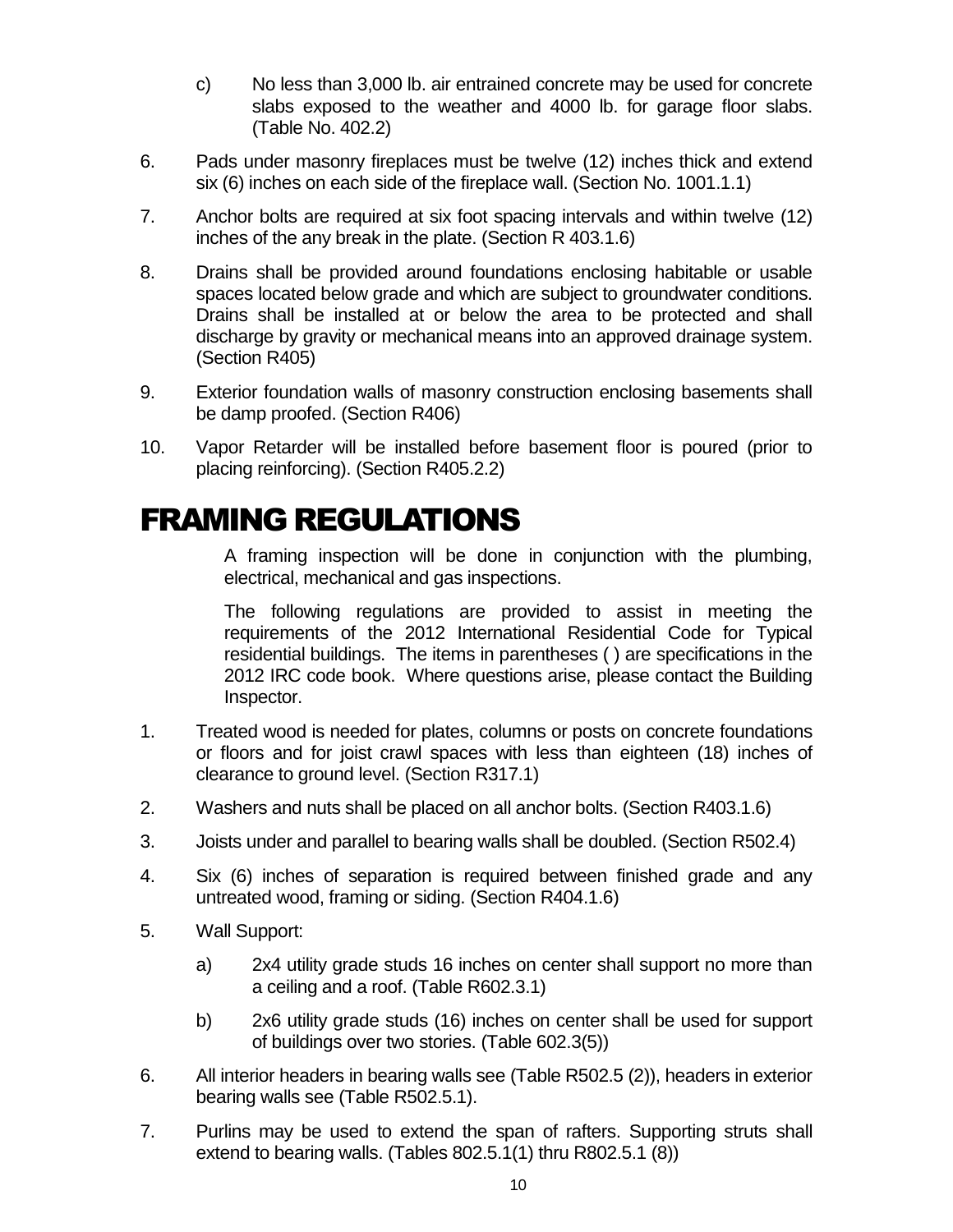- 8. When ceiling joists run in the opposite direction to rafters, rafter ties are needed 4'-0" on center. (Section No. 802.5.1)
- 9. Rafters shall be framed directly opposite each other at the ridge. The ridge board must be equal or greater in depth to the end cut of the rafter. (Section No. 802.5.1)
- 10. Joist framing from opposite sides of a beam shall overlap three (3) inches. (Section No. 502.6.1)
- 11. Holes bored in joist shall not be within two (2) inches of the top or bottom. The diameter shall not exceed 1/3rd. of the depth of the joist. Notches in the top or bottom of joist shall not exceed 1/6th of the depth and shall not be located in the middle 1/3 rd. of the span. (Section R502.8)
- 12. Top and bottom plates cut for plumbing or mechanical shall be strapped with 1/8th x 1-1/2 inch metal ties with 4-10d nails. (Section R 302.11)
- 13. Firestopping must be provided to seal off all concealed draft openings between stories and between the top story and attic. (Section No. 602.8)
- 14. Access to each attic shall be provided by an opening at least twenty (22) inches x thirty (30) inches. Thirty (30) inches of head room is required above the opening. (Section R807)
- 15. One layer of fifteen (15) pound felt is required beneath all asphalt shingles. (Section 905)
- 16. Stairways shall meet the requirements of (Section R311.7)
- 17. Handrails are required for all stairways and must be graspable. Handrails shall be continuous for the full length of the stairs. The top of the handrail shall be thirty (30) to thirty eight (38) inches above the nosing of the treads. (Section R311.7.8)
- 18. Guardrails shall be built to meet the requirements of (Section R312).
- 19. The maximum spans of floor joists and rafters are shown in "Span Tables" (Table R502.3.1)
- 20. The fireplace chimney or metal vent opening must be two (2) feet above any roof within ten (10) feet. (Section R1003.9)
- 21. Basements, habitable attics, and every sleeping room shall have at least one operable emergency escape and rescue opening. Where basements contain one or more sleeping rooms, emergency egress and rescue openings shall be required in each sleeping room. Windows must have at least 5.7 square feet of net clear opening. The minimum net clear opening height is twenty four (24) inches and the minimum net clear opening width is twenty (20) inches. The finished sill height shall be no more than forty four (44) inches above the floor. (Section R 310).

### FIREPLACES

Fireplaces shall comply with Chapter 10 of the International Residential Code.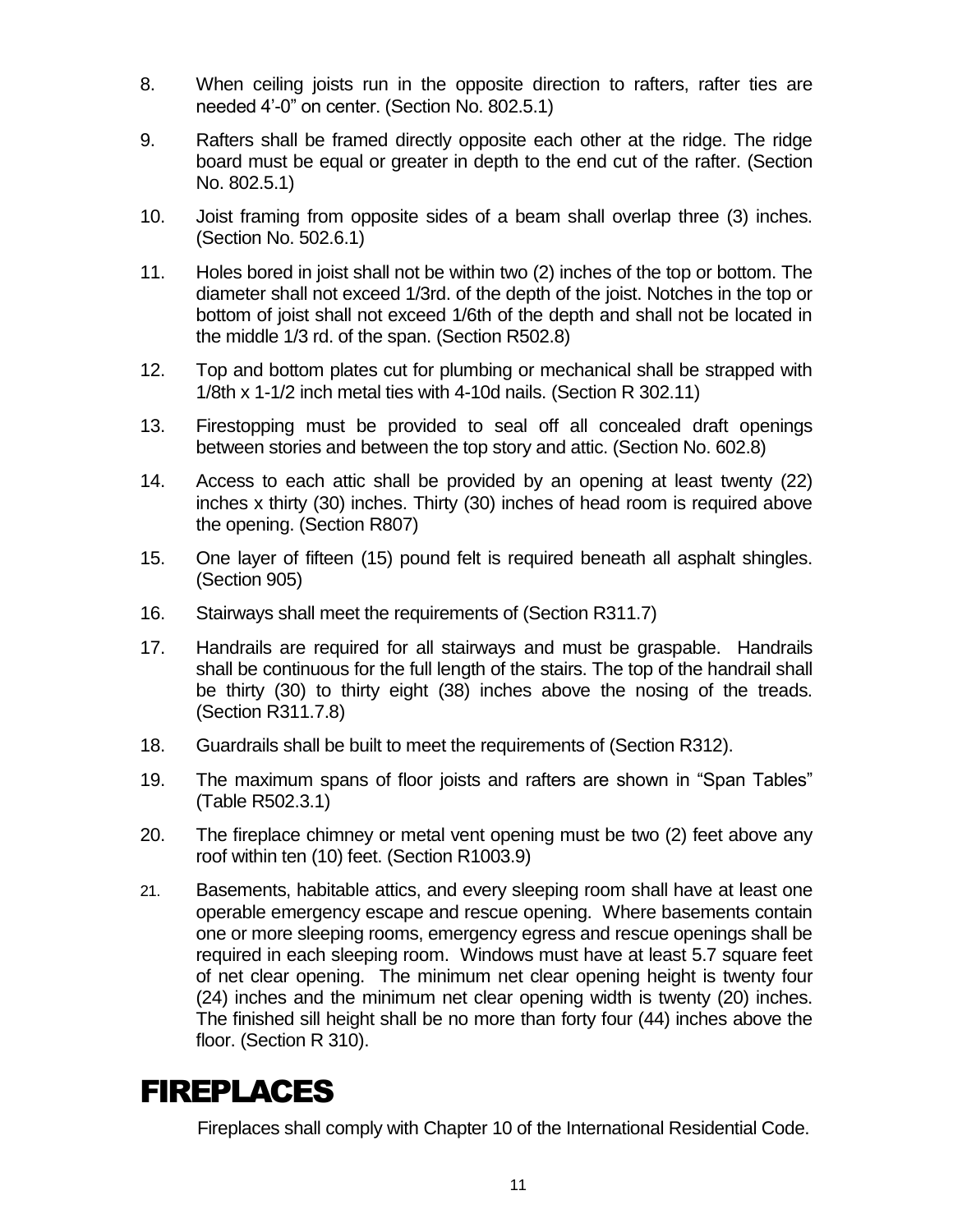### PLUMBING REGULATIONS

The following regulations are provided to assist in meeting the requirements of the 2012 International Residential Code for typical residential buildings. The items in parentheses ( ) are specifications contained in the 2012 IRC code book. Where questions arise, please contact the Building Inspector.

**Note: All persons doing plumbing work in this jurisdiction for hire must be licensed in a local jurisdiction.**

*The following inspections are required at each dwelling:*

- 1. Sewer (Septic) Inspection Clay County Public Health Center
- 2. Top Rough Inspection (Includes framing, electrical, mechanical, plumbing and gas)
- 3. Ground Rough Plumbing Inspection
	- 1. Standpipes for automatic clothes washers shall extend a minimum of eighteen (18) inches and a maximum of forty two (42) inches above the trap weir. Access shall be provided to all standpipe traps and drains for rodding. (P2706.2)
	- 2. Every vent stack or stack vent shall extend outdoors and terminate not less than six (6) inches above roof or six (6) inches above anticipated snow accumulations whichever is greater. (P3103.1)
	- 3. A floor drain shall have a waste outlet not less than two (2) inches in diameter and have a removable strainer. (P2719)
	- 4. All air admittance valves shall be readily accessible. The valve shall be located in a ventilation space that allows air to enter the valve. (P3114.5)
	- 5. "S" traps are prohibited. (P3201.5)
	- 6. No gas piping will be permitted in the HVAC cold air return areas. (M1602)
	- 7. Pasive Radon system is required (AF 103.6)

### MECHANICAL REGULATIONS

The following regulations are provided to assist in meeting the requirements of the 2012 International Residential Code for typical residential buildings. The items in parentheses ( ) are specifications in the 2012 IRC code book. Where questions arise please contact the Building Inspector.

**Note: All persons doing mechanical work in this jurisdiction for hire must be licensed in a local jurisdiction.**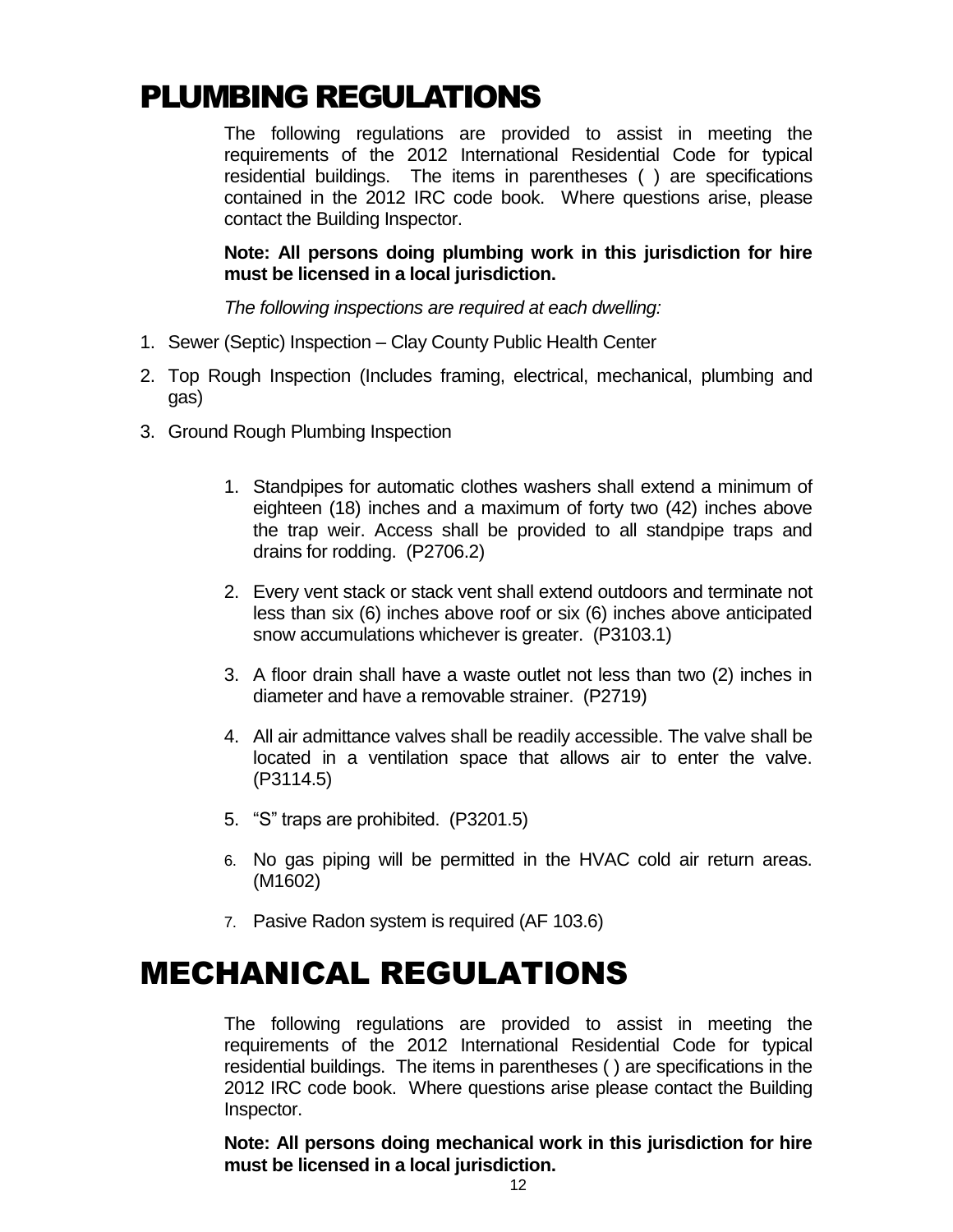A mechanical inspection will be conducted by the Building Inspector at the **same time** as the framing, electrical, and plumbing inspections.

#### *Equipment:*

- 1. A range hood shall be vented to the outdoors by a single-wall duct constructed of galvanized steel, stainless steel or copper. Vents serving range hoods shall not terminate in an attic or crawl space or in any other area inside the building. Listed unvented hoods may be used when installed in accordance with the terms of their listing. (Section M1503.1)
- 2. Bathroom ventilation per R303.3 or M1507 will be accepted, and inspected during the Top Rough inspection
- 3. Ducts for exhausting moisture from clothes dryers shall not be constructed with sheet metal screws or other fastening means which extend into the duct no more than  $1/8<sup>th</sup>$  of an inch. Moisture exhaust ducts shall terminate outside the building. Exhaust ducts shall be supported at intervals not to exceed twelve (12) feet and shall be secured in place. Maximum length of exhaust ducts shall be thirty five (35) feet from the connection to the transition duct from the dryer to the outlet terminal. (M1502.4.4.1) Where fittings are used the maximum length of the exhaust duct shall be reduced in accordance with Table M1502.4.4.1.
- 4. Protective shield plates shall be placed where nails or screws from finish or other work are likely to penetrate the clothes dryer exhaust duct. Shield plates shall be placed on the finished face of all framing members where there is less than 1  $\frac{1}{4}$  inches between the duct and the finished face of the framing member. Protective shield plates shall be constructed of steel and shall extend a minimum of two (2) inches above sole plates and below top plates. (M1502.5)

### ELECTRICAL REGULATIONS

The following regulations are provided to assist in meeting the requirements of the 2012 International Residential Code for typical residential buildings. The items in parentheses ( ) are specifications in the 2012 IRC code book. Where questions arise please contact the Building Inspector.

**Note: All persons doing electrical work in this jurisdiction for hire must be licensed in a local jurisdiction.**

The following inspections are required at each dwelling:

- 1. Electrical Service Inspection as per electric company requirements.
- 2. Electrical Rough Inspection to be done with the framing, mechanical, plumbing, and gas top rough inspections.

#### *Services:*

1. For a single family residence the main panel shall be grounded, per IRC E3610, to a metal water line which is buried at least ten (10) feet and one eight (8) foot ground rod. If no metal water line is available then two (2) of the ground rods spaced ten (10) feet apart will be required. The ground on the water line shall be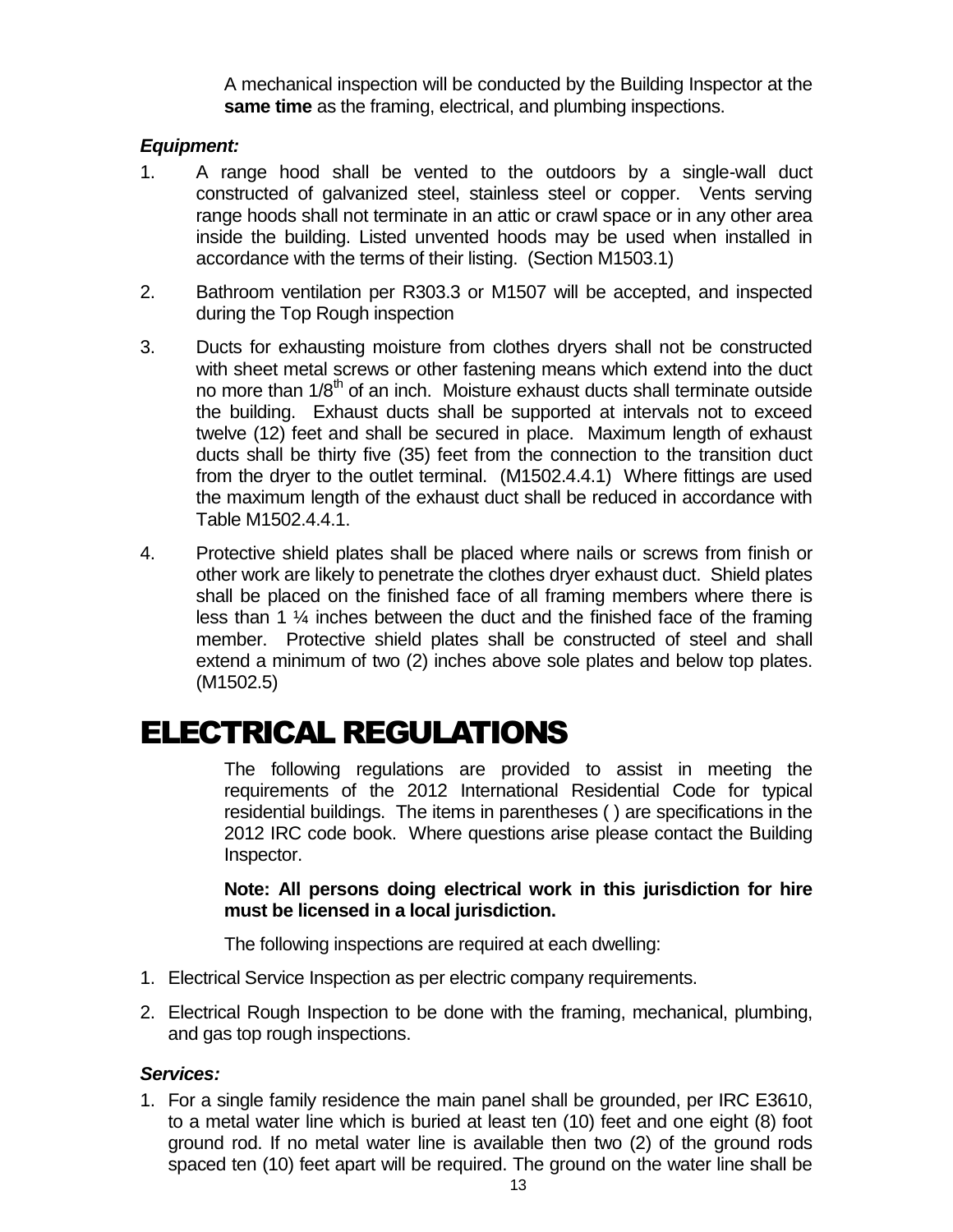installed where it enters the structure and before the first soldered joint. The  $2<sup>nd</sup>$ ground rod shall be placed away from the structure so it will pick up moisture. If access to the reinforcing steel in the foundation is provided this can be used as ground. (E3608.1.1,E3608.1.4)

- 2. In every kitchen, family room, dining room, living room, parlor, library, den, sunroom, bedroom, recreation room, guest room or other similar rooms of dwelling units, receptacle outlets shall be installed so that no point along the floor line in any wall space is more than six (6) feet measured horizontally from an outlet in that space including any wall space two (2) feet or more in width and the wall space occupied by sliding panels in exterior walls. The wall space afforded by fixed room dividers, such as free standing bar-type counters, shall be included in the six  $(6)$  foot measurement. There should never be more than twelve  $(12)$ feet between each receptacle on a continuous wall space. Walls constructed of open guardrails are included as wall space. Where floor receptacles are necessary, they shall be dust proof. For floor receptacles to count for wall space, they must be within eighteen (18) inches of the wall. (E3901)
- 3. As used herein, a "Wall Space" shall be considered a wall unbroken along the floor line by doorways, fireplaces and similar openings. Each wall space 2' or more wide shall be treated individually and separately from other wall spaces within the room. A wall space shall be permitted to include two (2) or more walls of a room (around corners) where unbroken at the floor line. Receptacle outlets, insofar as is practical, should be placed equal distances apart. (E3901.2.2)

#### *Counter Tops:*

1. In kitchen and dining areas of dwelling units, a receptacle outlet shall be installed at each counter space wider than twelve (12) inches. Counter tops separated by range tops, refrigerators or sinks shall be considered as separate counter space. Receptacles rendered inaccessible by appliances fastened in place or appliances occupying dedicated space shall not be considered as these required outlets. Island counters shall be required to have receptacle outlets as outlined above. All small appliance outlets in the kitchen shall be of the GFCI type. (E3901.4)

#### *Bathrooms:*

- 1. At least one 12 gauge 20 amp, GFCI wall receptacle outlet shall be installed adjacent to the basin location
- 2. An exhaust fan, minimum 50 CFM motor vented directly to outside air is required if there is no operable window in the bathroom. (R303.3)

#### *Outdoor Outlets:*

1. For one and two family dwellings at least two GFCI receptacle outlets shall be installed outdoors, front and back, for each unit. All outside outlets shall be GFCI type. (E3902.3, E3901.7)

#### *Basements and Garages:*

1. For a dwelling unit, at least one GFCI receptacle outlet in addition to the outlet for laundry equipment shall be installed in each basement and one in each garage. (E3901.9) All receptacles in unfinished areas of basement with the exception of sump pump and security systems are required to be GFCI Protected. All garage receptacles with the exception of two are required to be GFCI protected.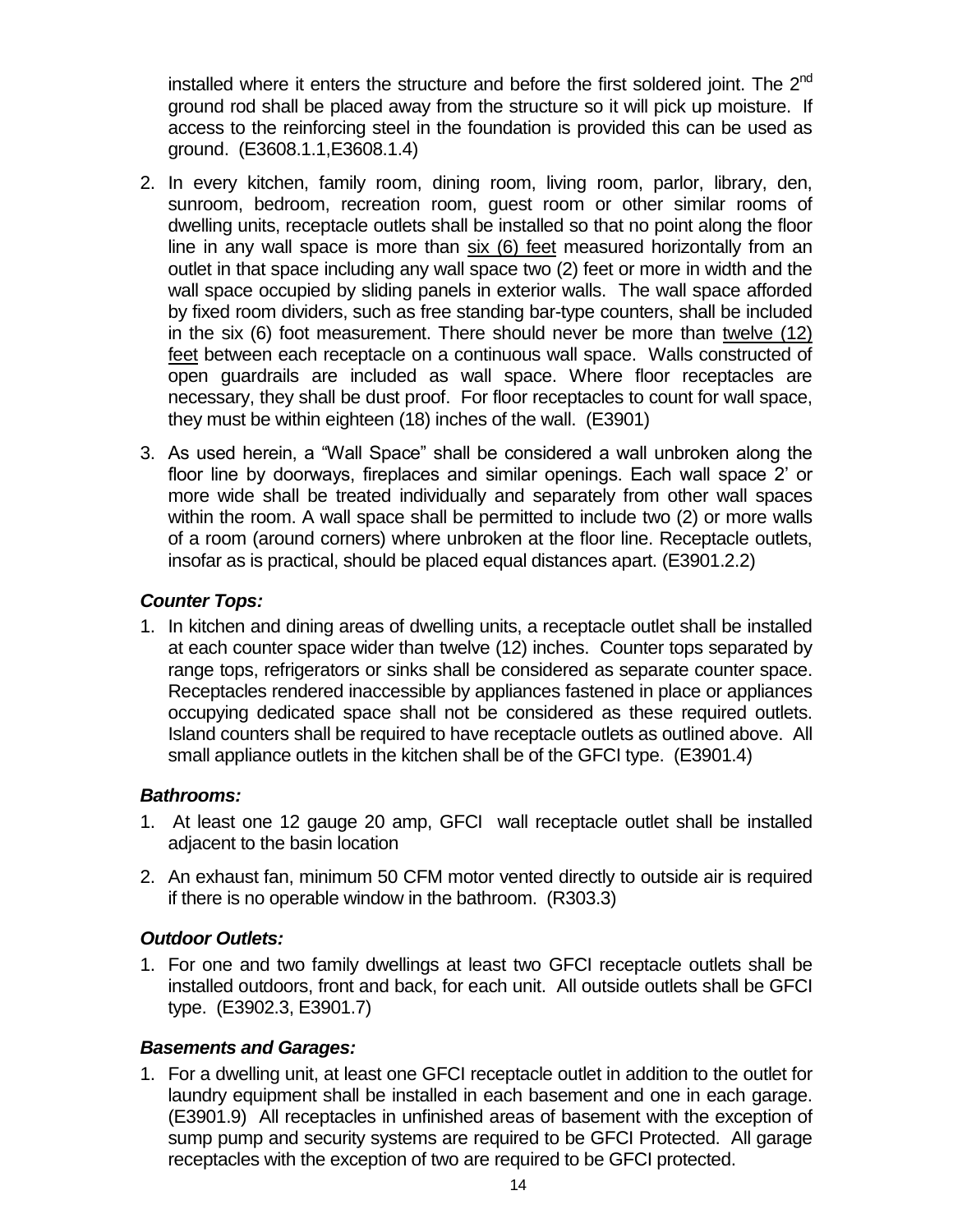#### *General:*

- 1. At least one wall switch controlled lighting outlet shall be installed in each habitable room, guest room, bathroom, stairway, hallway, and garage provided with electrical power and an outside egress. (E3903)
- 2. At least one outlet shall be installed in an attic, under floor space, utility room and basement where these spaces are used for storage or contain equipment that might require service. (E3903.4)

#### *Exceptions:*

- 1. In habitable rooms, other than kitchens and bathrooms, one or more receptacles controlled by a wall switch shall be permitted in lieu of lighting outlets. (E3903.2)
- 2. In hallways, stairways and outdoor entrances; remote, central or automatic control of lighting shall be permitted. (E3903.3)

Where installed in a wet or damp location fifteen (15) and twenty (20) ampere and one hundred twenty five (125) and two hundred fifty (250) volt receptacles shall have an enclosure that is weatherproof and shall be listed-weather resistant type. (E4002.8 & E4002.10)

#### *Clothes Closets:*

- 1. Lights in closets shall be installed with a minimum of twelve (12) inch, clearance measured horizontally from the front of the top shelf. Incandescent type fixtures must be covered. (E4003.12)
- 2. Recessed fixtures with solid lenses or fluorescent fixtures may be installed with a minimum of six (6) inch clearance measured horizontally from the front of the top shelf. (E4003.12)

#### *Recessed Fixtures:*

- 1. All recessed fixtures shall have thermal protection and shall be identified as thermally protected. (E4003.5)
- 2. Recessed fixtures installed in thermal insulation shall be identified with the listing label for installation within thermal insulation. (E4003.5)

#### *Smoke Detectors:*

- 1. Smoke detectors shall receive their primary power from the building wiring and have a battery back-up. The wiring shall be permanent and without a disconnecting switch other than required for over current protection located at the main service. All detection shall be interconnected. (R314.4)
- 2. Locations required: In each sleeping room, outside each sleeping room, and each additional story. (R314)
- 3. For **new construction**, an approved carbon monoxide alarm shall be installed outside of each separate sleeping area in the immediate vicinity of the bedrooms in dwelling units within which fuel fired appliances are installed and in dwelling units that have attached garages. (R315)
- 4. When alterations, repairs, or additions requiring a permit occur, or when one or more sleeping rooms are added or created in existing dwellings, the individual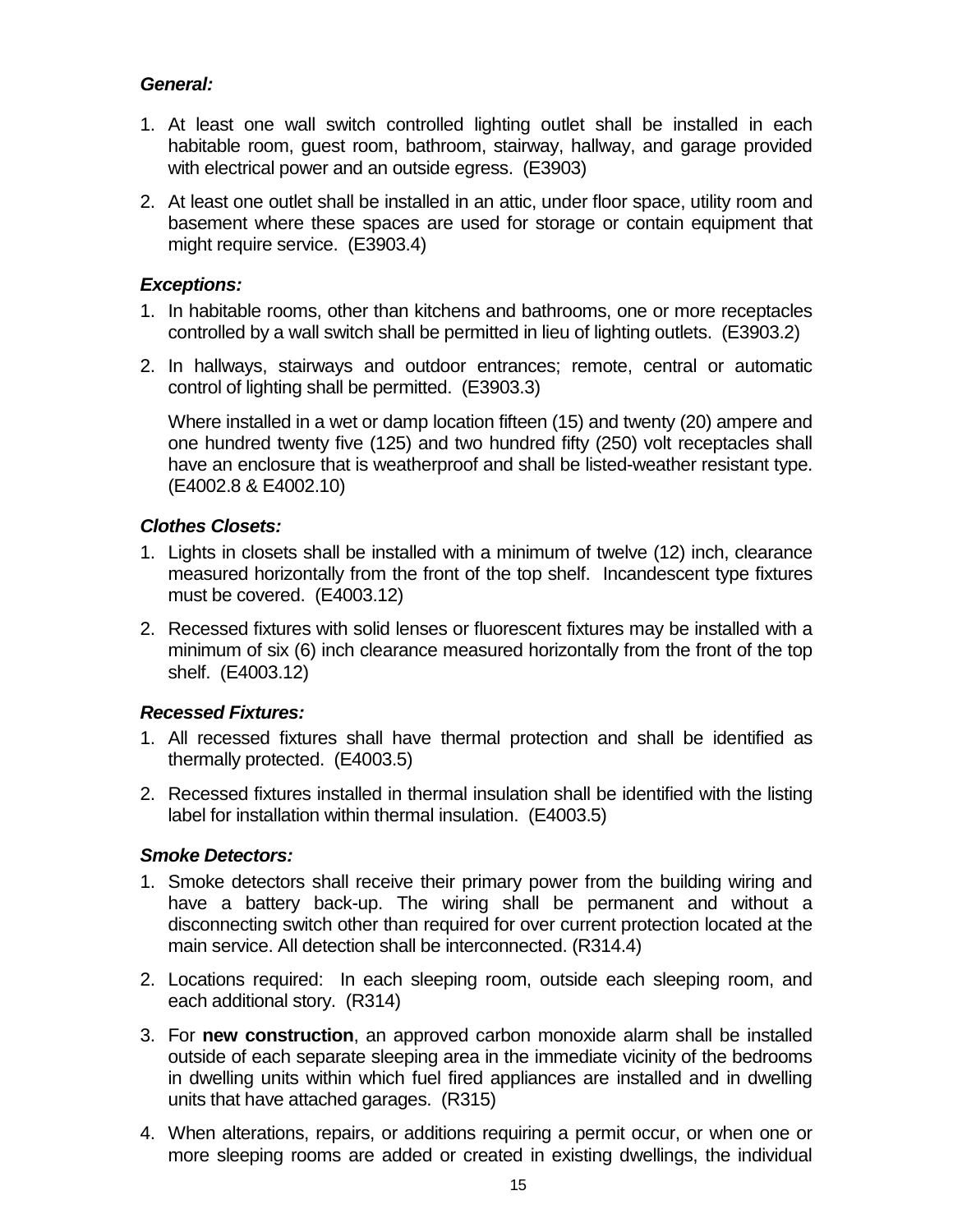dwelling unit shall be equipped with smoke alarms and carbon monoxide alarms located as required for new construction.

#### *Exceptions:*

- 1. Work involving the exterior surfaces of dwelling, such as the replacement of roofing or siding, or the addition or replacement of windows or doors, or the addition of a porch or deck, are exempt from the requirements of this section.
- *2.* Installation, alteration, or repairs of plumbing or mechanical systems are exempt from the requirements of this section.

#### *GROUND-FAULT PROTECTION FOR PERSONNEL*

#### *Bathrooms:*

All fifteen (15) & twenty (20) amp receptacles installed in bathrooms shall have ground-fault circuit interrupter (GFCI) protections. A bathroom is an area including a basin with one or more of the following: a toilet, a tub and or a shower. A GFCI for a bathroom can serve only bathrooms. It cannot serve any other area. (E3902.1)

#### *Basement:*

At least all unfinished basement receptacles shall be ground-fault protected and identified as such. (E3901.9 & E3902.5)

#### *Outdoors:*

All fifteen (15) & twenty (20) amp receptacles installed outdoors shall have GFCI protection for personnel. (E3902.3)

#### *Kitchens:*

All countertop receptacles for small appliances shall be GFCI protected and the GFCI protector can be used for the kitchen only. (E3902.6)

#### *Spa or Hot Tub:*

Receptacles for spa or hot tub equipment, receptacles within ten (10) feet of water, and for lighting within five (5) feet (measured horizontally) shall be GFCI protected. (E4203.2 & E4203.1.5)

#### *Accessory Building:*

All fifteen (15) or twenty (20) amp receptacles installed in outbuildings that are at grade level (below six feet above finish ground) and used for storage or work areas require GFCI protection. (E3902.2)

### OCCUPANCY REGULATIONS

The following regulations are provided to assist in meeting the requirements of the 2012 International Residential Code for an occupancy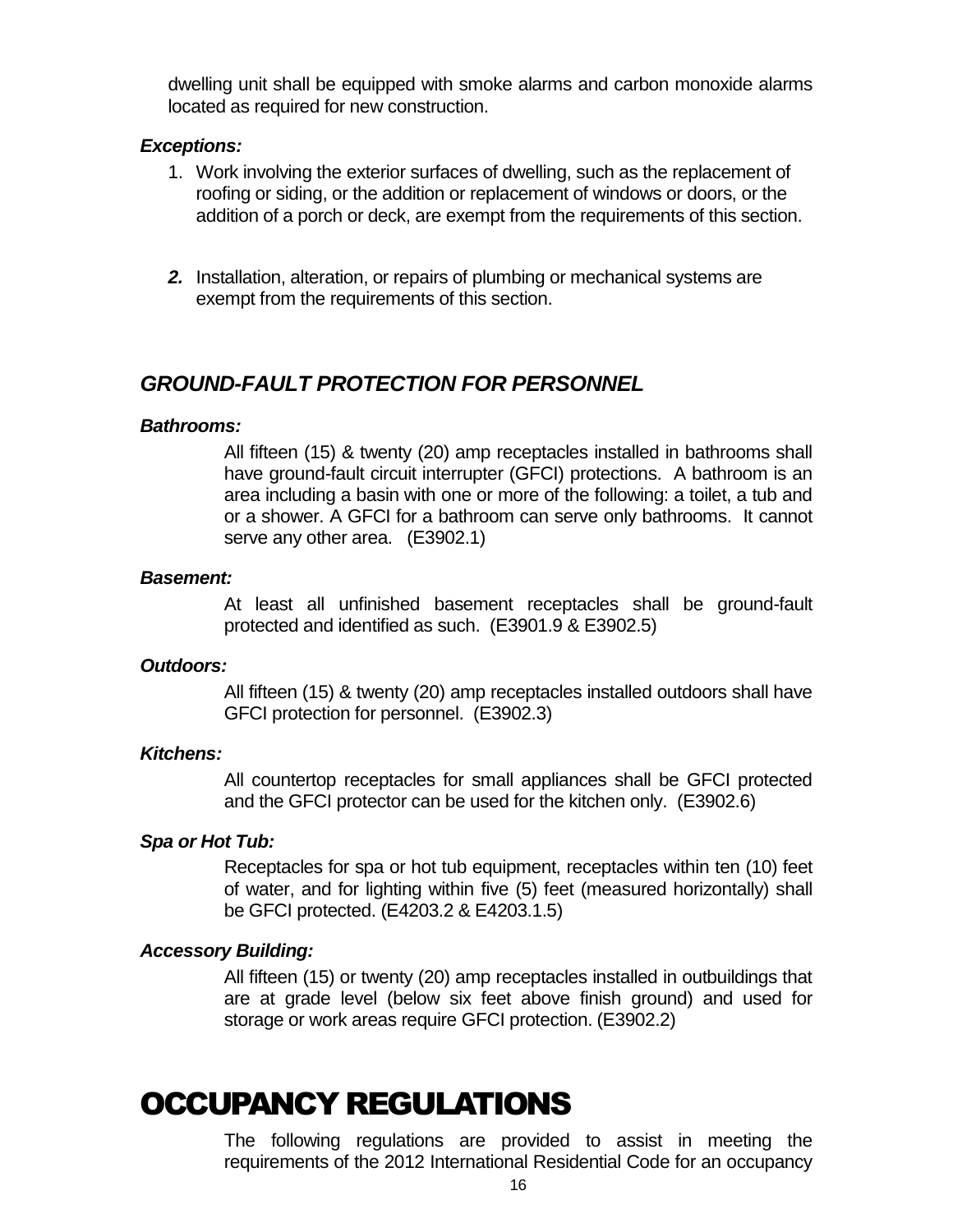inspection of a typical residential building. Where questions arise please contact the Building Inspector.

An occupancy (final) inspection is required prior to the occupancy of all buildings. The Building Inspector will check the property and building for code compliance. **The Building Inspector reserves the right to levy a fine at his discretion for violations of the occupancy permit.**

#### *Site*

- 1. Untreated wood must be separated from final grade by no less than six (6) inches. (R408.6)
- 2. Final grade must drain away from the house six (6) inches in ten (10) feet. (R401.3)
- 3. A one hour fire rated separation is required between a garage and a dwelling. The occupancy separation includes all garage walls and ceilings. Doors must be at least 1-3/8" solid core wood, a door with a twenty (20) minute fire rating, or equivalent. Hollow core panel doors are not acceptable. Mechanical ducts, furnace flues and plumbing needs are to be furred around so that dry wall can enclose the garage. V*ents in the garage are not allowed for supply air. NO RETURN AIR IS ALLOWED!* (R302.5)
- 4. Each building must be posted with the proper address numbers so they are visible from the street. (R319)
- 5. Double keyed dead bolts are not permitted. (R311.2)
- 6. Electrical panels, switches, receptacles and lights must be completed. (IBC 110.3.10)
- 7. The electrical service must be completed, with panel cover on and all circuits identified. (E3404.12)
- 8. Electrical face-plates must be on. (IBC 110.3.10)
- 9. Receptacles, smoke detectors, and ground-fault circuits will be tested. (R314, E3901, & E3902)
- 10.Plumbing fixtures must be properly connected. (P2503.5.2)
- 11.Stubbed-in (future) plumbing must be capped off. (P2608)
- 12.The building sewer clean-out must be accessible. (P2608)
- 13.The water service shutoff valve must be accessible. (P2608)
- 14.Perimeter drain tiles that are required around footings for control of surface water shall drain by gravity to grade, or under the footing, into a sump hole where a sump-pump shall eject the water to the outside of the dwelling. The sump-pump may not eject into the sanitary sewers. (P2608)